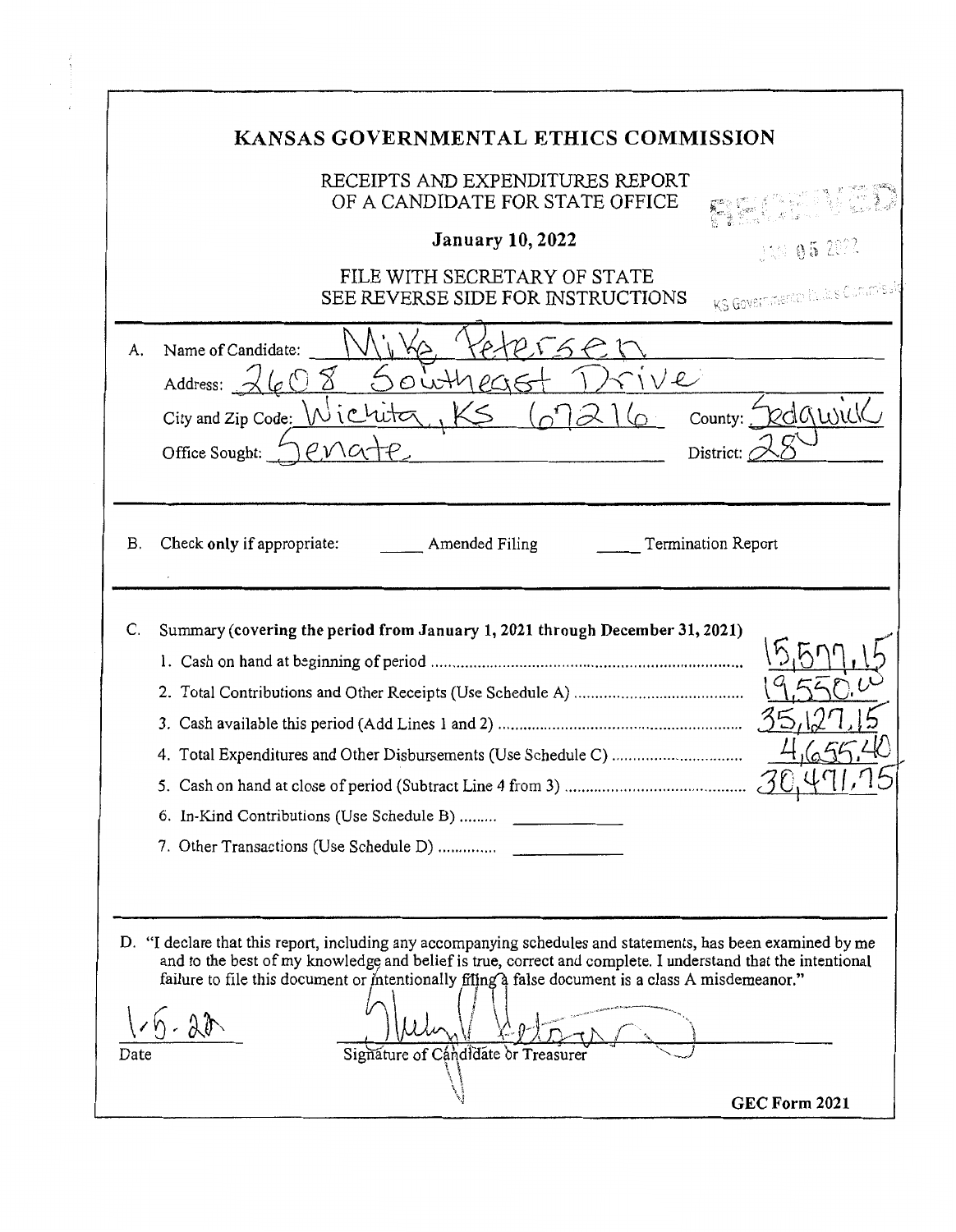## **SCHEDULE A** CONTRIBUTIONS AND OTHER RECEIPTS

teveer (Name of Candidate)

 $\sim 10$ 

÷,

 $\mathcal{N}_{\xi}$ 

|      | Name and Address                                                                | Occupation of<br><b>Individual Giving More</b> | Check<br>Appropriate Box |                       |  | Amount of<br>Cash, Check, |                          |  |
|------|---------------------------------------------------------------------------------|------------------------------------------------|--------------------------|-----------------------|--|---------------------------|--------------------------|--|
| Date | of Contributor                                                                  | <b>Than \$150</b>                              |                          | Cash<br>Check<br>Loun |  | E funds<br>Other          | Loan or Other<br>Receipt |  |
|      | Beech Crost Textron<br>RO. BOX 77130<br>Fort Worth Texas 76177                  |                                                |                          |                       |  |                           | $250^{\circ}$            |  |
|      | Kansas Electric Power Coopnutive<br>Topeks, KS GOGO4                            |                                                |                          |                       |  |                           | $\infty$                 |  |
|      | Verfzour<br>30051. NW Suite 500East<br>Washingth DC 20005                       |                                                |                          |                       |  |                           | 1,000.02                 |  |
|      | $C$ H S McDrey son terrinen Inc<br>$20005$ . Marin<br>MCPherson, KS             | 67460                                          |                          | X                     |  |                           | 250.0                    |  |
|      | Walmart Ist<br>102 510 8th Street<br>Bentonville, Arranges 12116                |                                                |                          | X.                    |  |                           | 8.000,1                  |  |
| k,   | ATUT SEVVIES JINC<br>$220556$ $6+4$<br>TopeVan KS (d6603                        |                                                |                          | X                     |  |                           | 500.07                   |  |
|      | Charter Communications<br>12405 POLICYS COULT Drive<br>St. Louis, NO 63/31-3674 |                                                |                          |                       |  |                           | 300. <sup>0C</sup>       |  |
| 'D   | LumenTech Services goup LLC<br>Monroe, LA 71211                                 |                                                |                          |                       |  |                           | 350.08                   |  |
|      | oncast Financial<br>1701 JFK Bivd<br><u>Prutadel Min PA</u>                     | encrCoro<br>$19103 - 2838$                     |                          |                       |  |                           | 500.0                    |  |
|      | Jox Communicative INC<br>9015 George Waship Buch 69211                          |                                                |                          |                       |  |                           | 500.4                    |  |
|      | KHCA RA<br>MOO SO GOVE Blud.<br>PO BN 4970 JARK KS                              |                                                |                          |                       |  |                           | 500.00                   |  |
|      | <b>Subtotal This Page</b>                                                       | $40$ ddd                                       |                          |                       |  |                           |                          |  |

Page  $\Big|$  of  $\frac{1}{2}$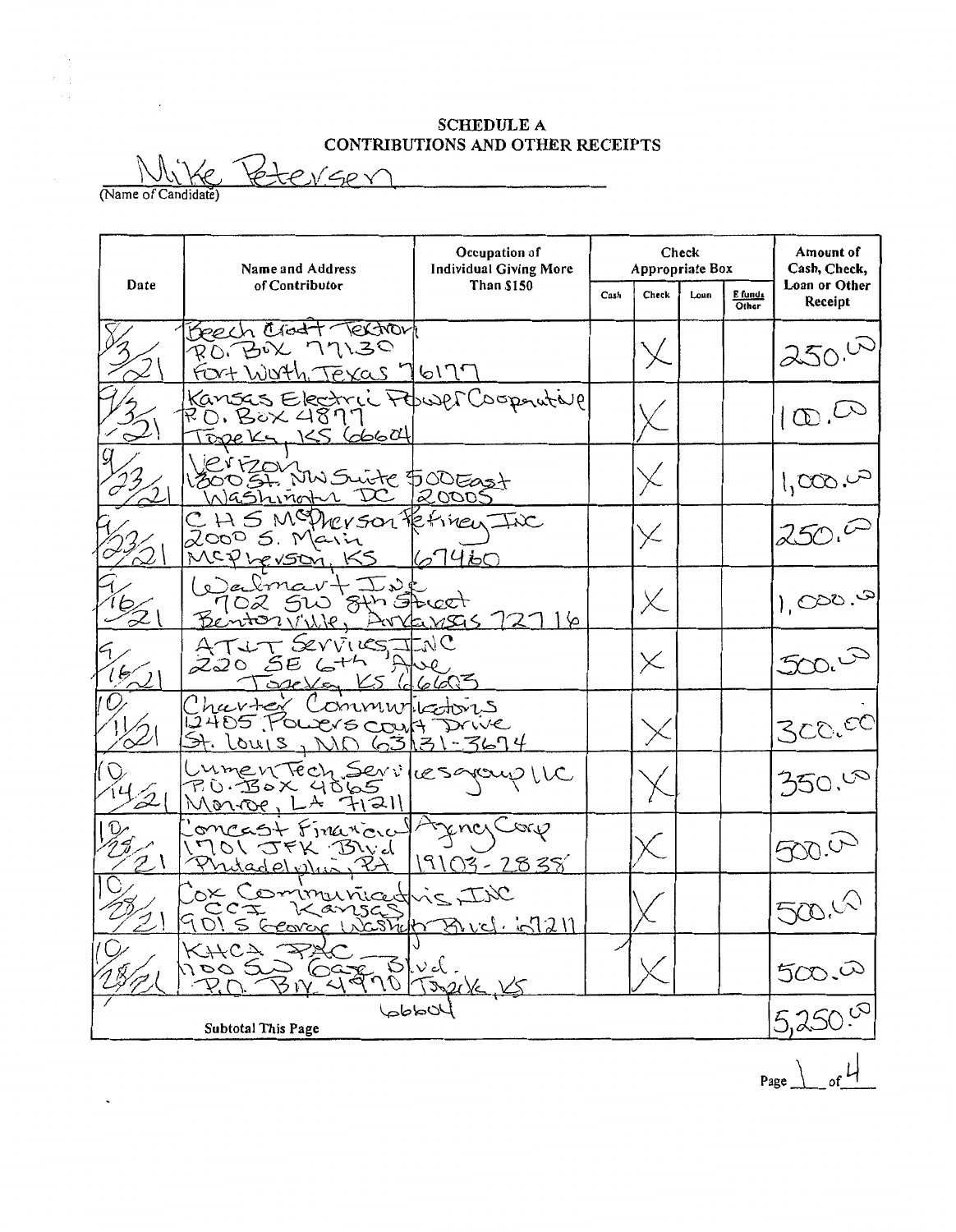## SCHEDULE A CONTRIBUTIONS AND OTHER RECEIPTS

 $e$  Yeterser (Name of Candidate)

Occupation of Check Amount of<br>ropriate Box Cash, Check, Name and Address Individual Giving More Appropriate Box Date of Contributor Than \$150 Loan or Other  $\begin{array}{|c|c|c|c|c|}\n\hline\n\text{Cash} & \text{Check} & \text{Lean} & \text{E funds} \\
\hline\n\end{array}$ Receipt  $\overline{a}$ Z le iohue DO.  $\epsilon$  $\omega$ いいつ Valut  $\leq$ relateris 6V  $400.00$  $\times$ 98052  $\searrow$ 400.00 へ Sae' 3024  $500.10$ m  $600 +$ Ó ۱۰. 2eedw)  $\chi$   $\mid$  $\mathbb{E}$  wel.  $\mathbf{r}$ جج. చ  $\mathbf{1}$  $IC$ ි 2  $\times$ nsas fruto belers  $\infty$ Jeckers ASSM. 731 & TEVOLG G660B 5 لگ ن\ک  $\mathcal{L}$ i onee  $O$ كان  $s$ ts sūite  $\lambda$  $e$ rinu ⊂ んわて Subtotal This Page

Page  $2$  of  $4$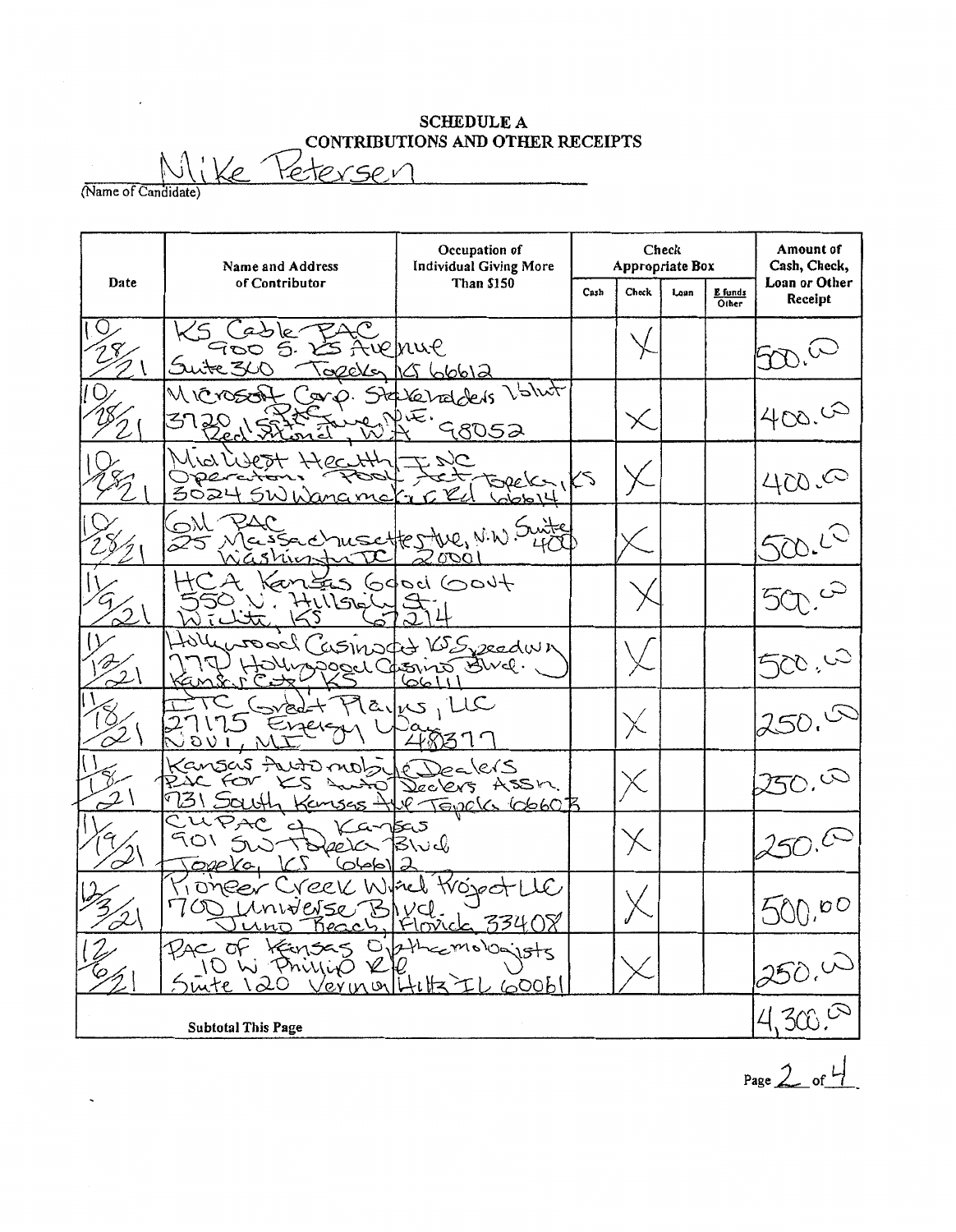### SCHEDULE A  $\bigcap$   $\bigcap$

 $\underbrace{N_{i} \mid \text{log} \mid \text{ReLU} \text{52 N}}_{\text{(Name of Candidate)}}$ 

|      | Occupation of<br>Check<br><b>Individual Giving More</b><br>Appropriate Box<br>Name and Address |                                                                                |      | Amount of<br>Cash, Check, |      |                         |                            |
|------|------------------------------------------------------------------------------------------------|--------------------------------------------------------------------------------|------|---------------------------|------|-------------------------|----------------------------|
| Date | of Contributor                                                                                 | <b>Than \$150</b>                                                              | Cash | Check                     | Loan | E funds<br><b>Other</b> | Loan or Other<br>Receipt   |
|      | 7. PD<br>Gast PIFYL Street<br>7410.3                                                           |                                                                                |      |                           |      |                         | $1,000.^{\circ}$           |
|      | 13 We Cross, 13he shield Kansas<br>*Y We<br>S.W. Topela                                        | <u>(06629</u>                                                                  |      |                           |      |                         |                            |
|      | Kansas<br>ХŚ<br>V<br>80) SW JUCK<br><b>DA0</b><br>0 <sub>0</sub>                               | A590c<br>YAC<br>puiste 100                                                     |      |                           |      |                         |                            |
|      | 2250.<br>A⊌e<br>Kansas                                                                         | Ligzer Laws INC<br>60000                                                       |      |                           |      |                         | 250.00                     |
|      | CDLA<br>'ee wian                                                                               |                                                                                |      |                           |      |                         | $700 - 6$                  |
|      | IVIDM<br>98006                                                                                 |                                                                                |      |                           |      |                         | 500.40                     |
|      | Ommother<br>YOV<br>ngo                                                                         | Report Electritical                                                            |      |                           |      |                         | 350.000                    |
|      | North American Heud<br>$\infty$<br>mossings<br>JSI<br>ν                                        |                                                                                |      |                           |      |                         | 250.00                     |
|      | $\langle \partial \alpha \mu \nu \rangle$<br>bai<br>ઝિ.                                        | pstanikutoni Nation<br>General<br>$e^{(\frac{1}{26}t)^{2}}$<br>kwnu<br>DORROCH |      |                           |      |                         | 250.4                      |
|      | $\mathsf{C}$<br><b>ウィンリ 、</b><br>$\frac{1}{2}$<br>19936<br>M;<br>V÷<br>$\mathcal{N}$ . Ce      | Street de Oleo                                                                 |      |                           |      |                         |                            |
| 2,   | Restormen Our Nation PA                                                                        | 67226                                                                          |      |                           |      |                         | $\frac{1,000,0}{5,000,00}$ |
|      | <b>Subtotal This Page</b>                                                                      |                                                                                |      |                           |      |                         |                            |

Page  $3$  of  $4$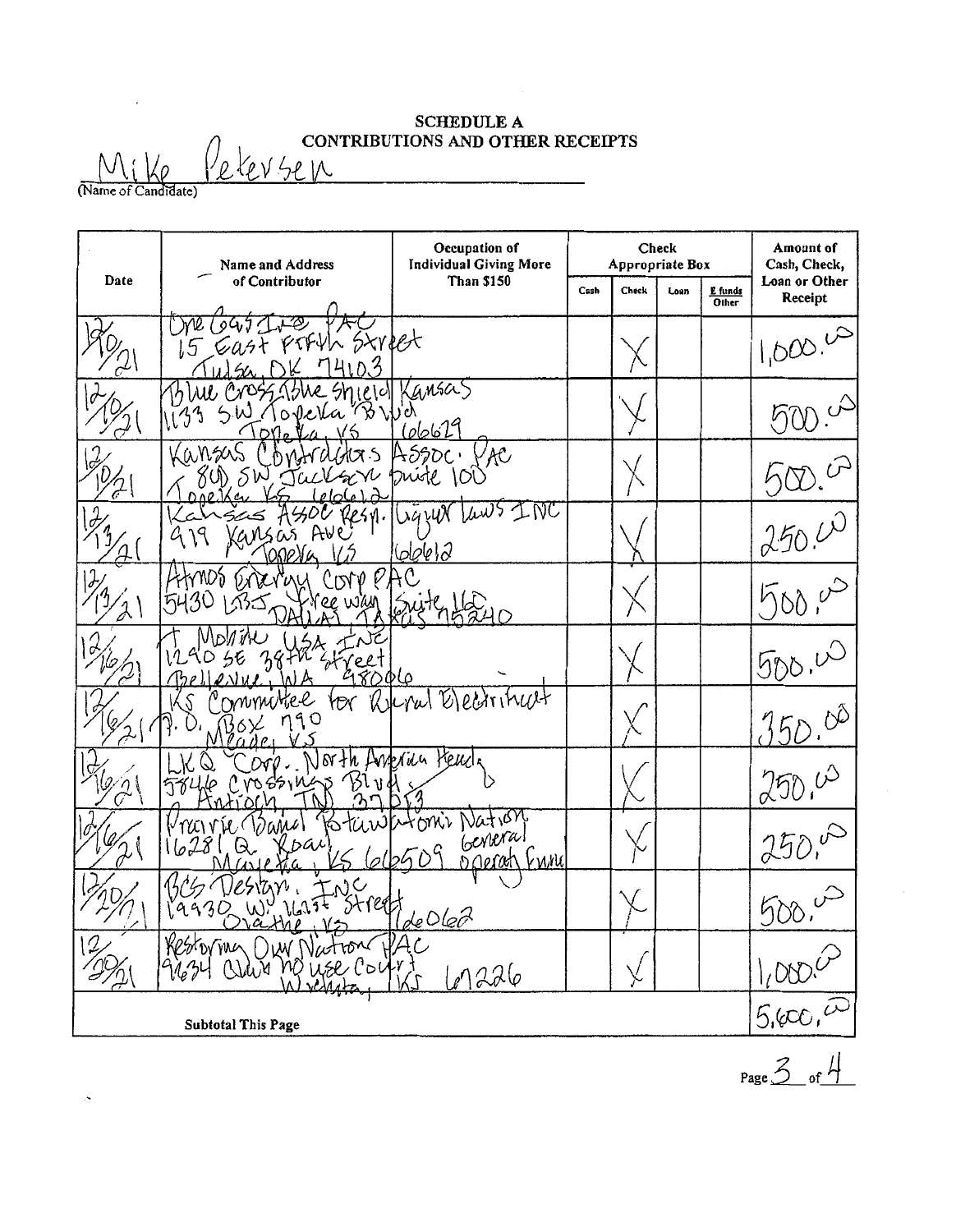# **SCHEDULE A**<br> **CONTRIBUTIONS AND OTHER RECEIPTS**

 $\frac{\sqrt{\iota} \cdot \iota_{\ell} \cdot \mathcal{L}}{\sqrt{\iota}}$ 

|      | Name and Address                       | Occupation of<br><b>Individual Giving More</b> |      | Appropriate Box | Check |                  | Amount of<br>Cash, Check, |
|------|----------------------------------------|------------------------------------------------|------|-----------------|-------|------------------|---------------------------|
| Date | of Contributor                         | Than \$150                                     | Cash | Check           | Loan  | E funds<br>Other | Loan or Other<br>Receipt  |
|      | Нł.                                    | 100<br>(olebl                                  |      |                 |       |                  | 1000.00                   |
|      | Incle Denovert<br>۹a<br>Colorad<br>กเท | VAL<br>ekton                                   |      |                 |       |                  | 1,000.00                  |
|      | naw V<br>ILLLOO<br>oma                 | reel (Yhmy 4300<br>'oI-<br>Ωl                  |      |                 |       |                  | 200.00                    |
|      | NC<br>4MSUS<br>1609<br>67512           |                                                |      |                 |       |                  |                           |
|      | 700910<br>r٣                           | Find Suite 340.308                             |      |                 |       |                  |                           |
| ℺    | evera <i>a</i><br>ነጽ                   |                                                |      |                 |       |                  |                           |
| Ò    | SAM                                    | LC,<br>Kx11                                    |      |                 |       |                  | $(1)^k$                   |
|      | trrice<br>3501                         | Nember mavlagh<br>lawn 14/1hs Crossin CusingLC |      |                 |       |                  |                           |
|      | Subtotal This Page                     | $_{elelo}$ )4                                  |      |                 |       |                  |                           |

## Complete if last page of Schedule A

| Total Itemized Receipts for Period                |  |
|---------------------------------------------------|--|
| Total Unitemized Contributions (\$50 or less)     |  |
| Sale of Political Materials (Unitemized)          |  |
| Total Contributions When Contributor Not Known    |  |
| TOTAL RECEIPTS THIS PERIOD (to line 2 of Summary) |  |

Page  $4$  of  $4$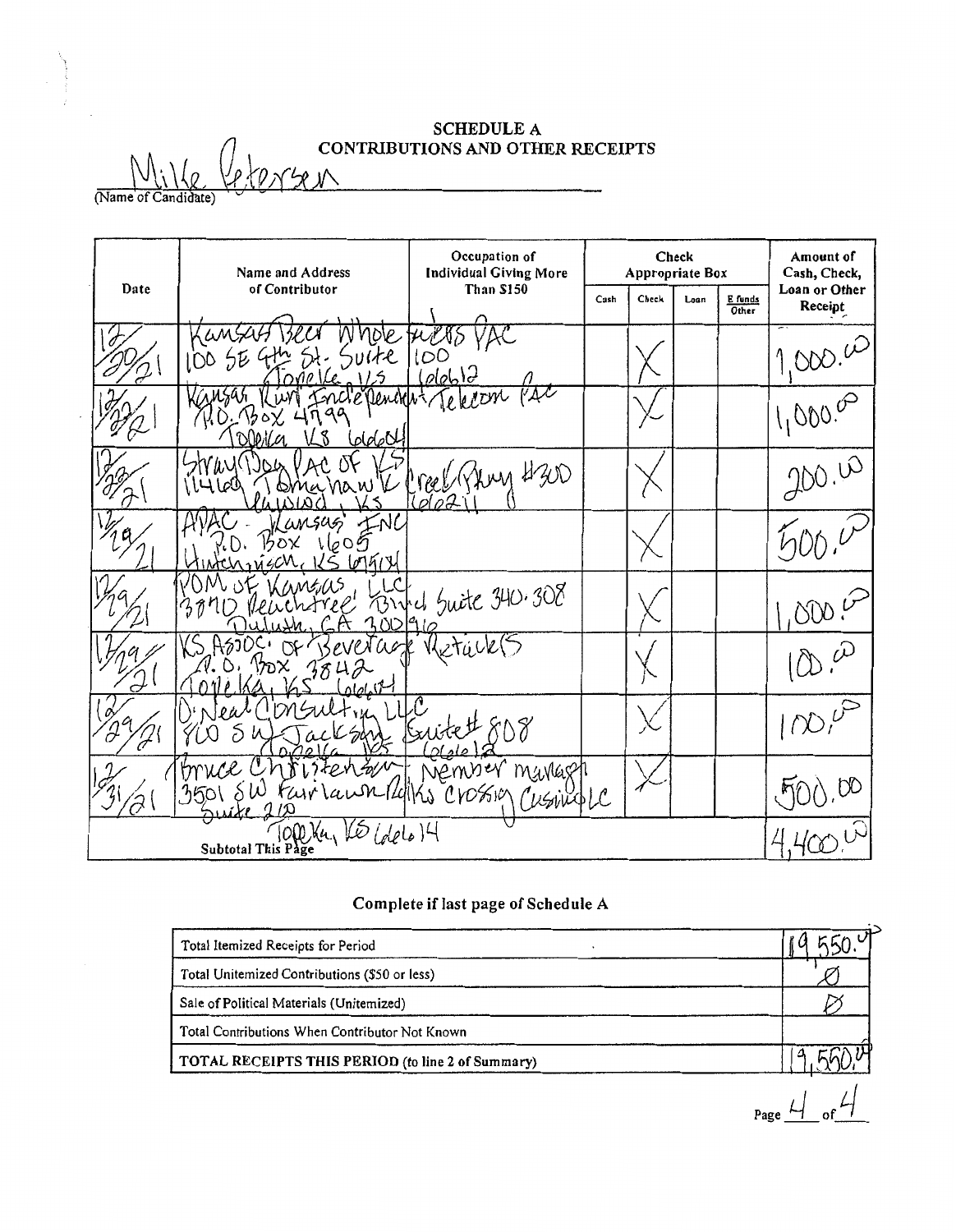SCHEDULE C EXPENDITURES AND OTHER DISBURSEMENTS

(Name of Candidate)  $2 e+e$  <u>vse</u> n

 $\bar{z}$ 

 $\epsilon$ 

| Date                           | Name and Address                                                                        | <b>Purpose of Expenditure</b><br>or Disbursement | Amount         |
|--------------------------------|-----------------------------------------------------------------------------------------|--------------------------------------------------|----------------|
|                                | Kansus Truth Carro, IND<br>$R$ 0. BOX 860762<br>$M$ cysinge $\sqrt{162}$ $\sqrt{96286}$ | vembership                                       | 300.02         |
|                                | KLEIV<br>900 S- Namsas Azzie                                                            | DURS<br><u>OZC Topela LeleG12</u>                | 3000           |
| 19 -<br>$\otimes$              | Came Chansers Strategics<br>Po. Bux 9192<br>Shanne's Missin. KD (ob                     | Consulti<br>UC<br>LOGL <sub>2</sub>              | 1500.69        |
| $2^{\mathcal{L}}$<br>$\approx$ | Don Crackle,                                                                            | Flower Funct                                     | 30.00          |
| $9 \times$<br>$\leq 2$         | Square Syric INC.<br>$\bigcup$                                                          | Web services                                     | 16.03          |
| $\overline{\mathbb{Z}}$        | Gquare Space INC<br>N.V                                                                 | Web services                                     | $Q_{\bullet}Q$ |
| $22-$                          | Co Daddin Con UC<br>14455 V. Hayolar Kd                                                 | Website Revenied                                 | 1,453.64       |
| $\mathbb{B}_{\epsilon}$ in     | Hawrens News Conju<br>Fergela, KS                                                       | Deussletter                                      | ISC.5          |
| $\lesssim$ 2 (                 | 59 Have Jerre INC<br>N.V.                                                               | Web services                                     | 16.5           |
|                                | Republican Par<br>PD. BN 4159 Timeley                                                   | CONVELTION trikets<br>$(del_2 \vee d)$           | 75.0           |
|                                | $57$ Closellar                                                                          | ronvention tickets                               | 75.6           |
|                                | <b>Subtotal This Page</b>                                                               |                                                  | 391016         |

Page  $\frac{1}{\sqrt{3}}$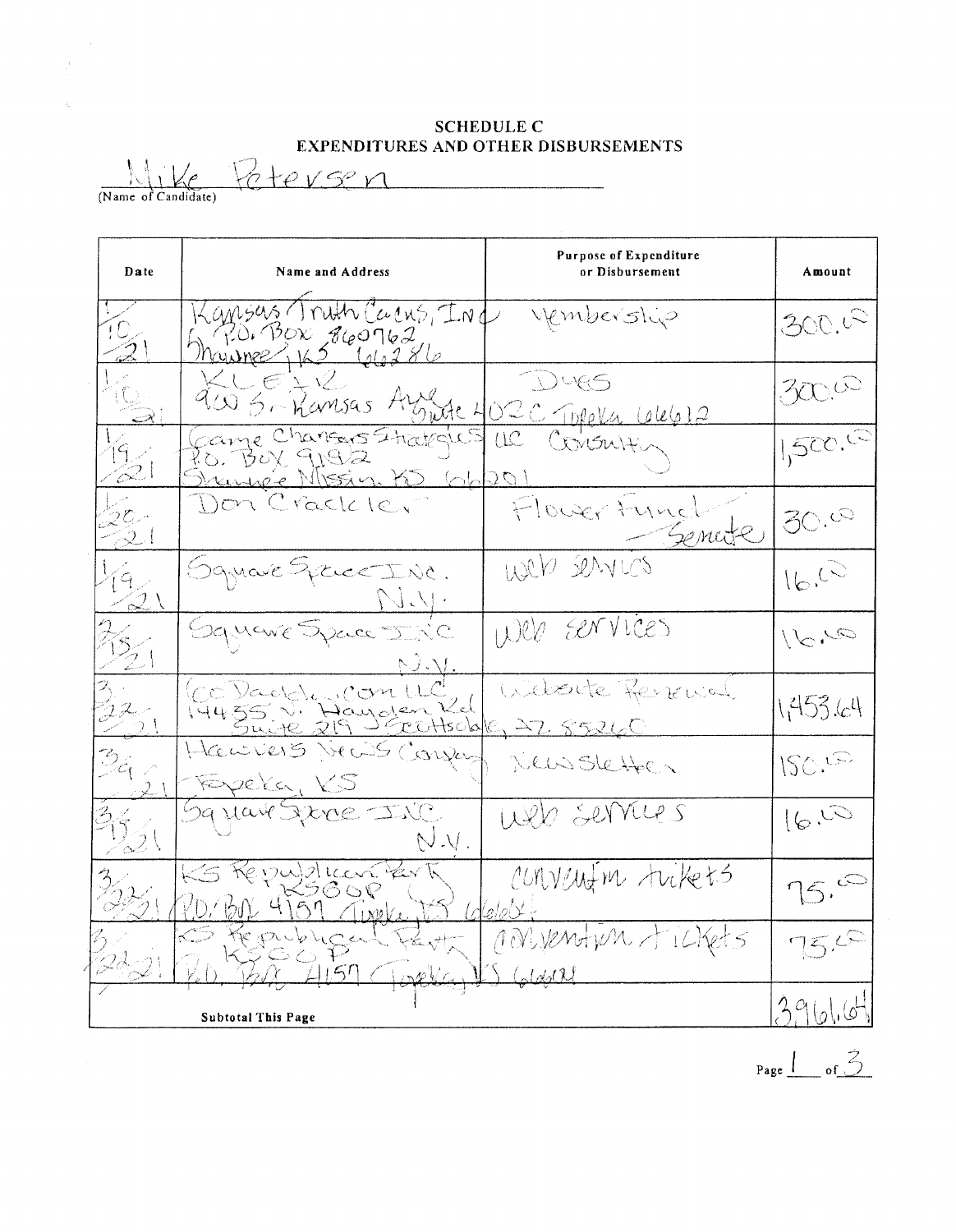## SCHEDULE C<br>EXPENDITURES AND OTHER DISBURSEMENTS

 $\frac{1}{\frac{1}{\text{Name of Candidate}}}$ Peterser

 $\mathbf{i}$ 

| Date               | <b>Name and Address</b>                       | <b>Purpose of Expenditure</b><br>or Disbursement | Amount              |
|--------------------|-----------------------------------------------|--------------------------------------------------|---------------------|
| Har                | SquareSpace, INC                              | Web Services                                     | $\omega_{\text{b}}$ |
| 518                | Square Space, Inc                             | Web services                                     | 16.40               |
|                    | Square Space, INC                             | Web Services                                     | 16.60               |
|                    | Sams<br>8254 ichitec, KS                      | Parade Supplies                                  | 137.26              |
| $\frac{28}{2}$     | Valou Tree<br>6840, Le Frellag Drive          | Karacle Supplies                                 | 16.13               |
| $\sqrt{3}$<br>62 X | Squarespace (INC                              | Web Services                                     | $\approx 1$         |
| $rac{25}{2}$       | USPS<br>3241 & Hydraulic<br>Square Space, INC | Postage                                          | 110.6               |
|                    |                                               | Web Servis)                                      | 16.60               |
|                    | Square Space, INC                             | Web Services                                     | 16.41               |
|                    | Square Syrice, INC.                           | Web Services                                     | $\omega_{\cdot}$    |
| $\leq\perp$        | Office Devot<br>613 5 Duran Val Suite         | Office Supplies                                  | 82.12               |
|                    | <b>Subtotal This Page</b>                     |                                                  | 457.51              |

 $Page \nightharpoonup 3$